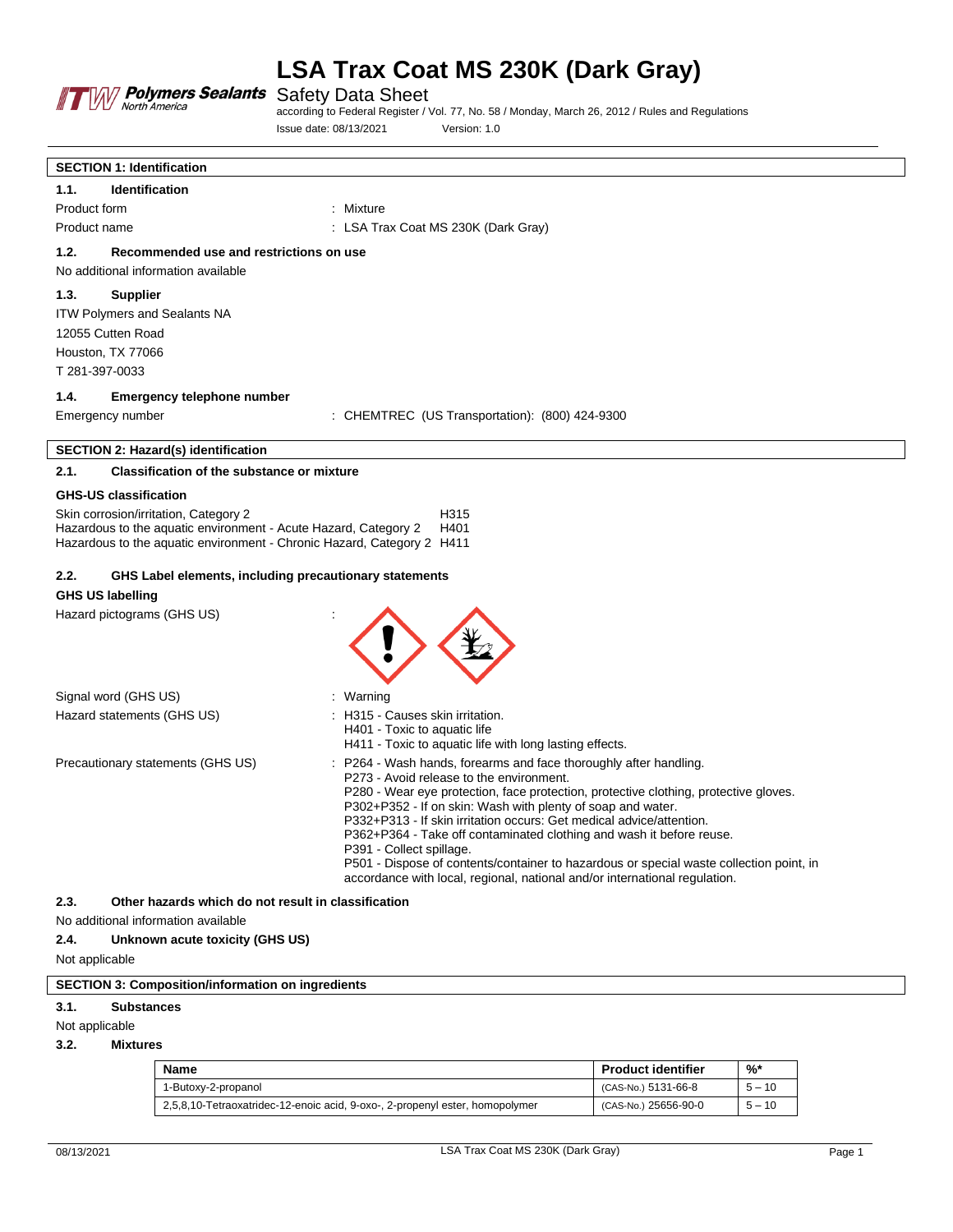Safety Data Sheet

according to Federal Register / Vol. 77, No. 58 / Monday, March 26, 2012 / Rules and Regulations

**\* In accordance with paragraph (i) of the OSHA Hazard Communication Standard (29 CFR §1910.1200), the specific chemical identity or exact weight % has been withheld as a trade secret.**

# **SECTION 4: First-aid measures**

| 4.1.   | Description of first aid measures                                   |                                                                                                                                                                                                                 |
|--------|---------------------------------------------------------------------|-----------------------------------------------------------------------------------------------------------------------------------------------------------------------------------------------------------------|
|        | First-aid measures general                                          | : If exposed or concerned, get medical attention/advice. Show this safety data sheet to the<br>doctor in attendance. Wash contaminated clothing before re-use. Never give anything to an<br>unconscious person. |
|        | First-aid measures after inhalation                                 | : IF INHALED: Remove to fresh air and keep at rest in a position comfortable for breathing.                                                                                                                     |
|        | First-aid measures after skin contact                               | : IF ON SKIN (or clothing): Remove affected clothing and wash all exposed skin with water for at<br>least 15 minutes. If irritation develops or persists, get medical attention.                                |
|        | First-aid measures after eye contact                                | : IF IN EYES: Immediately flush with plenty of water for at least 15 minutes. Remove contact<br>lenses if present and easy to do. Continue rinsing.                                                             |
|        | First-aid measures after ingestion                                  | : IF SWALLOWED: rinse mouth thoroughly. Do not induce vomiting without advice from poison<br>control center. Get medical attention if you feel unwell.                                                          |
| 4.2.   | Most important symptoms and effects (acute and delayed)             |                                                                                                                                                                                                                 |
|        | Symptoms/effects                                                    | : Causes skin irritation.                                                                                                                                                                                       |
|        | Symptoms/effects after inhalation                                   | : May cause respiratory irritation.                                                                                                                                                                             |
|        | Symptoms/effects after skin contact                                 | : Causes skin irritation.                                                                                                                                                                                       |
|        | Symptoms/effects after eye contact                                  | : May cause eye irritation.                                                                                                                                                                                     |
|        | Symptoms/effects after ingestion                                    | : May cause gastrointestinal irritation.                                                                                                                                                                        |
| 4.3.   | Immediate medical attention and special treatment, if necessary     |                                                                                                                                                                                                                 |
|        | No additional information available.                                |                                                                                                                                                                                                                 |
|        | <b>SECTION 5: Fire-fighting measures</b>                            |                                                                                                                                                                                                                 |
| 5.1.   | Suitable (and unsuitable) extinguishing media                       |                                                                                                                                                                                                                 |
|        | Suitable extinguishing media                                        | : Foam. Carbon dioxide. Dry chemical.                                                                                                                                                                           |
| 5.2.   | Specific hazards arising from the chemical                          |                                                                                                                                                                                                                 |
|        | No additional information available                                 |                                                                                                                                                                                                                 |
| 5.3.   | Special protective equipment and precautions for fire-fighters      |                                                                                                                                                                                                                 |
|        | Firefighting instructions                                           | : Use water spray or fog for cooling exposed containers. Exercise caution when fighting any<br>chemical fire. Do not dispose of fire-fighting water in the environment.                                         |
|        | Protection during firefighting                                      | : Do not enter fire area without proper protective equipment, including respiratory protection.                                                                                                                 |
|        | <b>SECTION 6: Accidental release measures</b>                       |                                                                                                                                                                                                                 |
| 6.1.   | Personal precautions, protective equipment and emergency procedures |                                                                                                                                                                                                                 |
|        | General measures                                                    | : Evacuate area. Ventilate area. Keep upwind.                                                                                                                                                                   |
| 6.1.1. | For non-emergency personnel                                         |                                                                                                                                                                                                                 |
|        | Protective equipment                                                | : Wear Protective equipment as described in Section 8.                                                                                                                                                          |
|        | <b>Emergency procedures</b>                                         | : Evacuate unnecessary personnel.                                                                                                                                                                               |
|        | 6.1.2. For emergency responders                                     |                                                                                                                                                                                                                 |
|        | Protective equipment                                                | : Wear suitable protective clothing, gloves and eye or face protection. Approved supplied-air<br>respirator, in case of emergency.                                                                              |
| 6.2.   | <b>Environmental precautions</b>                                    | Prevent entry to sewers and public waters. Notify authorities if liquid enters sewers or public waters. Avoid release to the environment.                                                                       |
|        |                                                                     |                                                                                                                                                                                                                 |
| 6.3.   | Methods and material for containment and cleaning up                |                                                                                                                                                                                                                 |
|        | For containment                                                     | : Contain any spills with dikes or absorbents to prevent migration and entry into sewers or<br>streams.                                                                                                         |
|        | Methods for cleaning up                                             | Soak up spills with inert solids, such as clay or diatomaceous earth as soon as possible. This<br>material and its container must be disposed of in a safe way, and as per local legislation.                   |
| 6.4.   | <b>Reference to other sections</b>                                  |                                                                                                                                                                                                                 |

See Sections 8 and 13.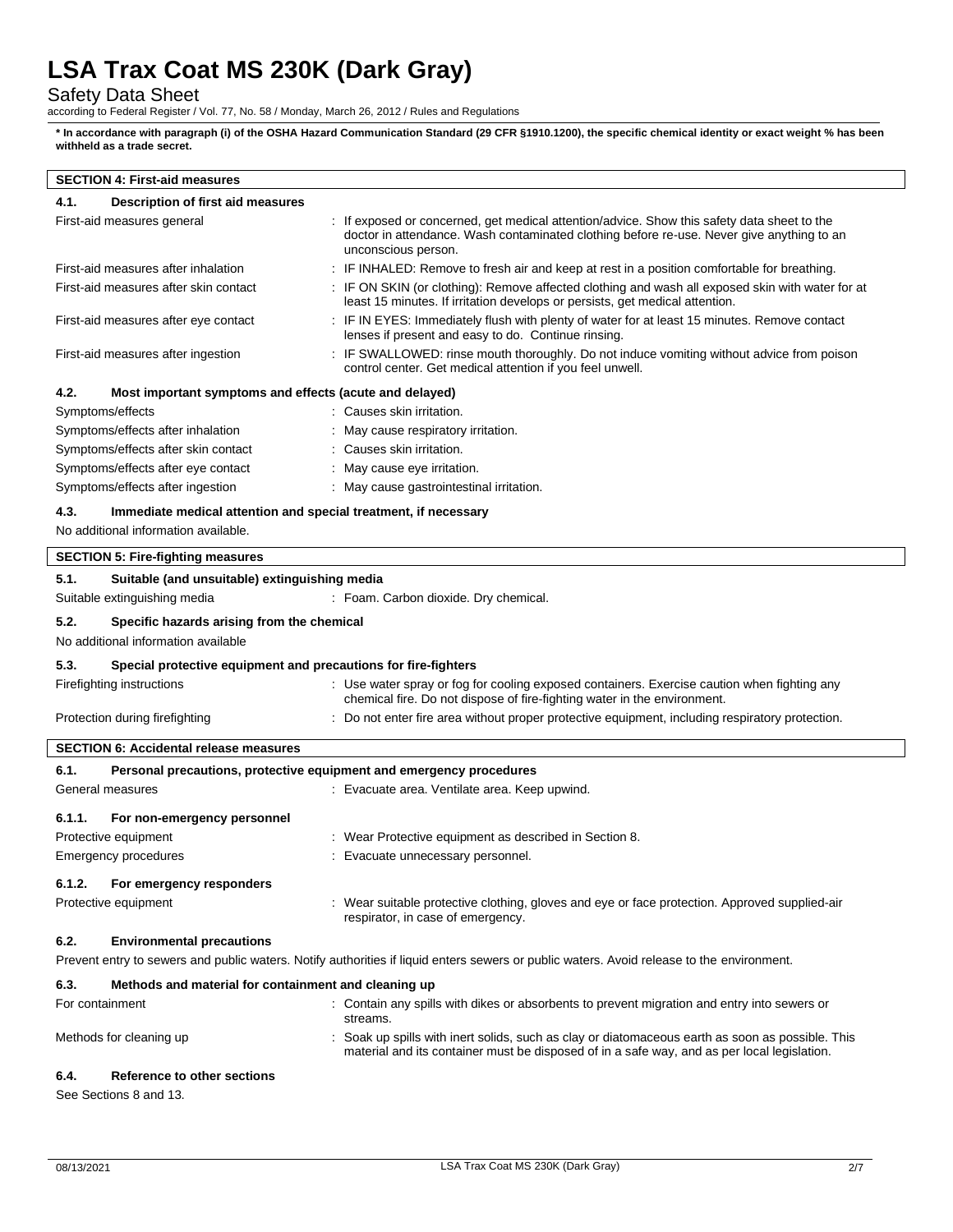Safety Data Sheet

according to Federal Register / Vol. 77, No. 58 / Monday, March 26, 2012 / Rules and Regulations

| <b>SECTION 7: Handling and storage</b>                               |                                                                                                                                                                                                                                                                                                                                                                                         |
|----------------------------------------------------------------------|-----------------------------------------------------------------------------------------------------------------------------------------------------------------------------------------------------------------------------------------------------------------------------------------------------------------------------------------------------------------------------------------|
| Precautions for safe handling<br>7.1.                                |                                                                                                                                                                                                                                                                                                                                                                                         |
| Precautions for safe handling                                        | : Do not handle until all safety precautions have been read and understood. Handle in<br>accordance with good industrial hygiene and safety procedures. Do not get in eyes, on skin, or<br>on clothing. Do not eat, drink or smoke when using this product. Wash hands and other<br>exposed areas with mild soap and water before eating, drinking or smoking and when leaving<br>work. |
| Conditions for safe storage, including any incompatibilities<br>7.2. |                                                                                                                                                                                                                                                                                                                                                                                         |
| Storage conditions                                                   | : Store in a dry, cool and well-ventilated place. Keep the container tightly closed.                                                                                                                                                                                                                                                                                                    |

Special rules on packaging states on the Special rules on packaging states on the Keep only in original container.

# **SECTION 8: Exposure controls/personal protection**

### **8.1. Control parameters**

| 1-Butoxy-2-propanol (5131-66-8) |                                                                                           |                      |  |  |
|---------------------------------|-------------------------------------------------------------------------------------------|----------------------|--|--|
| ACGIH                           | Remark (ACGIH)                                                                            | OELs not established |  |  |
| OSHA                            | Remark (OSHA)                                                                             | OELs not established |  |  |
|                                 |                                                                                           |                      |  |  |
|                                 | 2,5,8,10-Tetraoxatridec-12-enoic acid, 9-oxo-, 2-propenyl ester, homopolymer (25656-90-0) |                      |  |  |
| ACGIH                           | Remark (ACGIH)                                                                            | OELs not established |  |  |

### **8.2. Appropriate engineering controls**

Appropriate engineering controls : Provide adequate general and local exhaust ventilation. Use process enclosures, local exhaust ventilation, or other engineering controls to control airborne levels below recommended exposure limits.

### **8.3. Individual protection measures/Personal protective equipment**

#### **Personal protective equipment symbol(s):**



#### **Personal protective equipment:**

Gloves. Protective goggles. Protective clothing.

#### **Hand protection:**

Use gloves chemically resistant to this material when prolonged or repeated contact could occur. Gloves should be classified under Standard EN 374 or ASTM F1296. Suggested glove materials are: Neoprene, Nitrile/butadiene rubber, Polyethylene, Ethyl vinyl alcohol laminate, PVC or vinyl. Suitable gloves for this specific application can be recommended by the glove supplier.

#### **Eye protection:**

Use eye protection suitable to the environment. Avoid direct contact with eyes.

#### **Skin and body protection:**

Wear long sleeves, and chemically impervious PPE/coveralls to minimize bodily exposure.

#### **Respiratory protection:**

Use NIOSH (or other equivalent national standard) -approved dust/particulate respirator. Where vapor, mist, or dust exceed PELs or other applicable OELs, use NIOSH-approved respiratory protective equipment.

| <b>SECTION 9: Physical and chemical properties</b>            |         |  |
|---------------------------------------------------------------|---------|--|
| 9.1.<br>Information on basic physical and chemical properties |         |  |
| Physical state                                                | Liguid  |  |
| Appearance                                                    | Liauid  |  |
| Color                                                         | Various |  |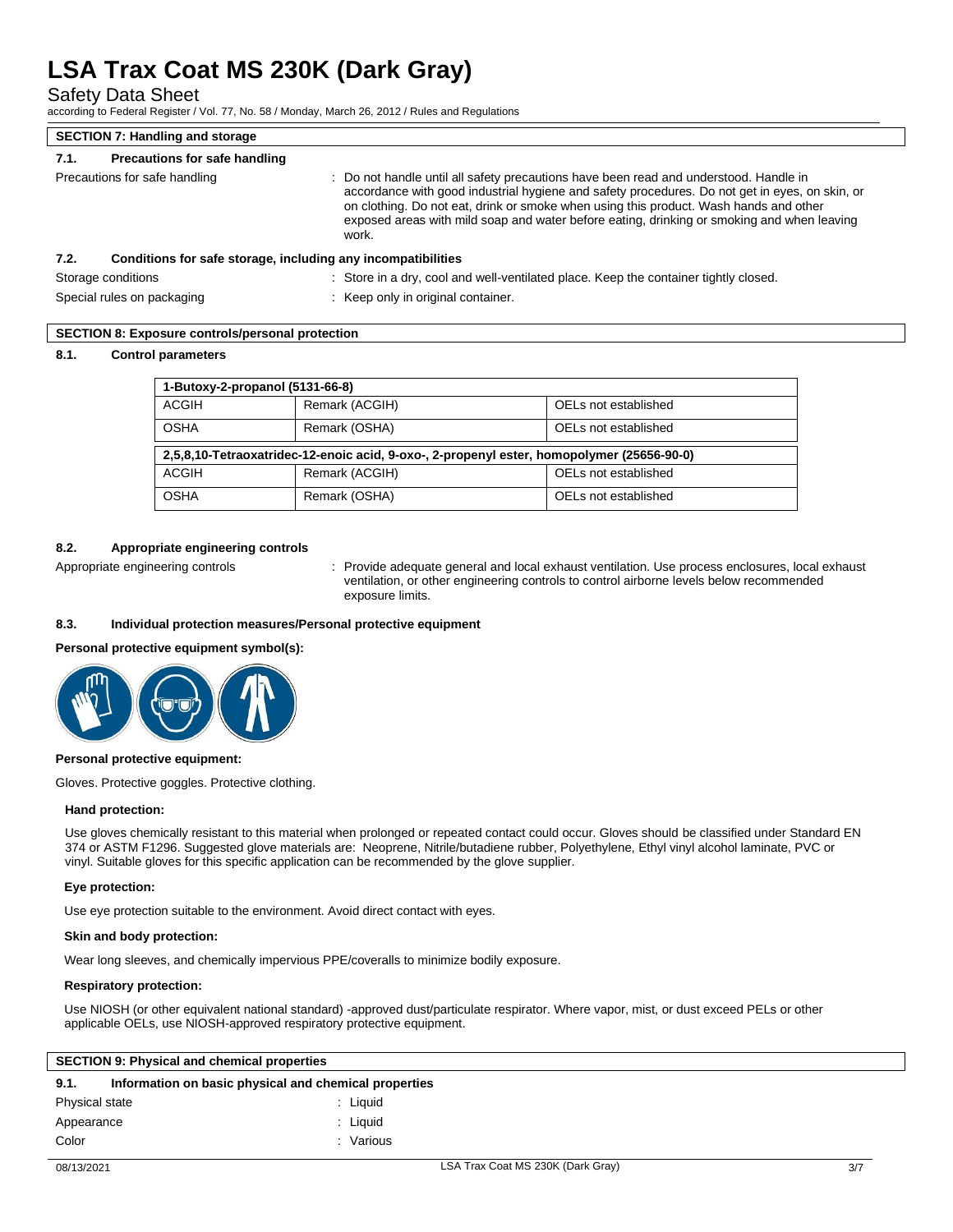Safety Data Sheet

according to Federal Register / Vol. 77, No. 58 / Monday, March 26, 2012 / Rules and Regulations

| Odor                    |                                                 |   | Acrylic              |
|-------------------------|-------------------------------------------------|---|----------------------|
| Odor threshold          |                                                 |   | No data available    |
| рH                      |                                                 |   | No data available    |
| Melting point           |                                                 |   | No data available    |
| Freezing point          |                                                 |   | : No data available  |
| Boiling point           |                                                 |   | > 100 °C (212 °F)    |
| Flash point             |                                                 |   | $> 93.3$ °C (200 °F) |
|                         | Relative evaporation rate (n-butyl acetate=1)   | ÷ | $<$ 1                |
|                         | Flammability (solid, gas)                       |   | No data available    |
| Vapor pressure          |                                                 |   | No data available    |
|                         | Relative vapor density at 20 °C                 |   | >1                   |
| Relative density        |                                                 |   | No data available    |
| Density                 |                                                 |   | No data available    |
| Solubility              |                                                 |   | No data available    |
|                         | Partition coefficient n-octanol/water (Log Pow) | t | No data available    |
|                         | Auto-ignition temperature                       |   | No data available    |
|                         | Decomposition temperature                       |   | No data available    |
|                         | Viscosity, kinematic                            |   | No data available    |
| Viscosity, dynamic      |                                                 |   | No data available    |
| <b>Explosive limits</b> |                                                 |   | No data available    |
|                         | <b>Explosive properties</b>                     |   | Not explosive        |
|                         | Oxidising properties                            |   | No data available    |
| 9.2.                    | <b>Other information</b>                        |   |                      |
| VOC content             |                                                 |   | 1.7 lb/gal (211 g/l) |

### **SECTION 10: Stability and reactivity**

#### **10.1. Reactivity**

No additional information available

#### **10.2. Chemical stability**

No additional information available

#### **10.3. Possibility of hazardous reactions**

No additional information available

#### **10.4. Conditions to avoid**

No additional information available

# **10.5. Incompatible materials**

No additional information available

#### **10.6. Hazardous decomposition products**

No additional information available

#### **SECTION 11: Toxicological information**

| Information on toxicological effects<br>11.1. |                           |
|-----------------------------------------------|---------------------------|
| Acute toxicity (oral)                         | : Not classified          |
| Acute toxicity (dermal)                       | : Not classified          |
| Acute toxicity (inhalation)                   | : Not classified          |
| 1-Butoxy-2-propanol (5131-66-8)               |                           |
| LD50 oral rat                                 | 5660 µl/kg                |
| LD50 dermal rabbit                            | 3100 mg/kg                |
| Skin corrosion/irritation                     | : Causes skin irritation. |
| Serious eye damage/irritation                 | : Not classified          |
| Respiratory or skin sensitisation             | : Not classified          |
| Germ cell mutagenicity                        | : Not classified          |
| Carcinogenicity                               | : Not classified          |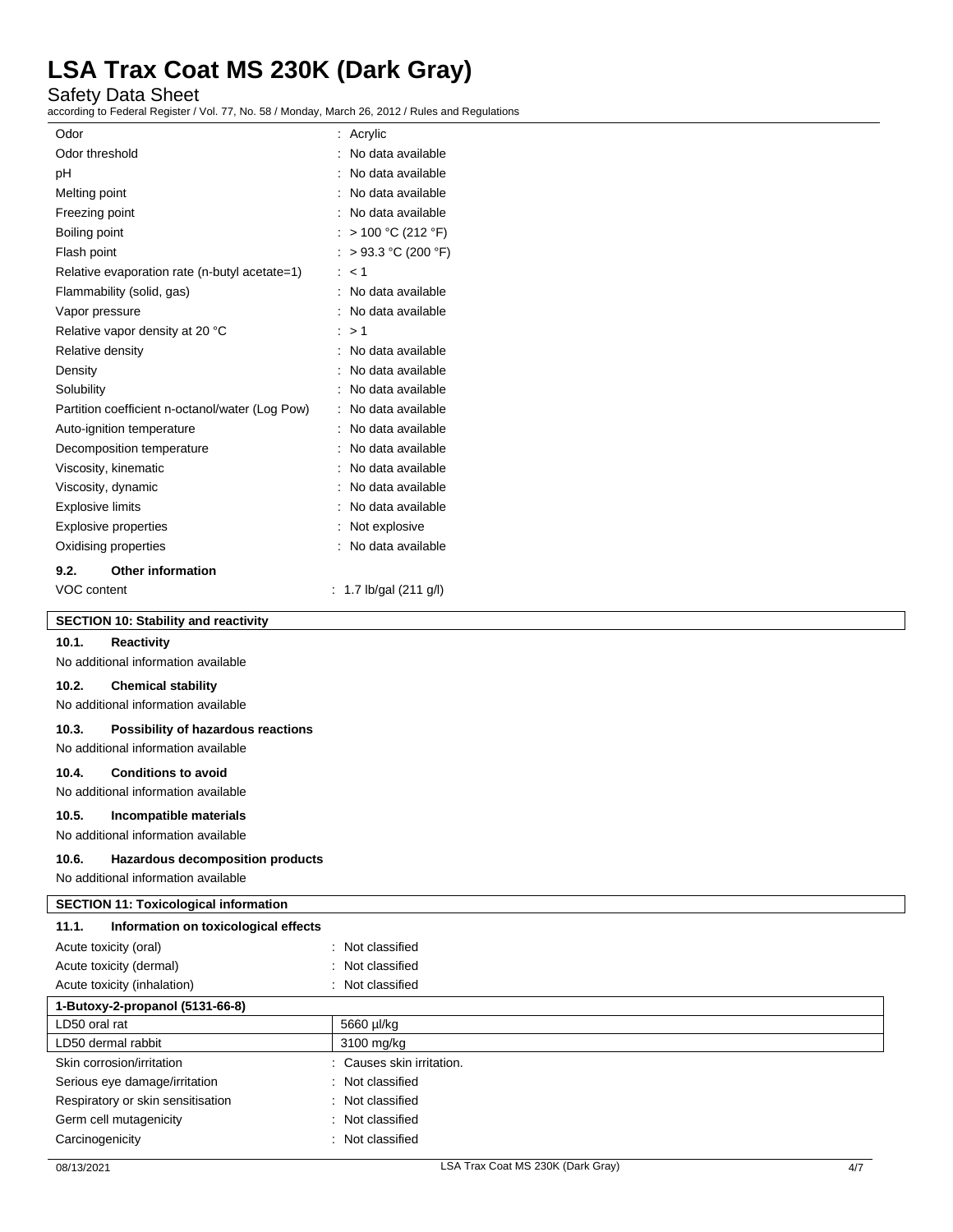Safety Data Sheet

according to Federal Register / Vol. 77, No. 58 / Monday, March 26, 2012 / Rules and Regulations

| IARC group                          | 2B - Possibly carcinogenic to humans     |  |
|-------------------------------------|------------------------------------------|--|
| Talc (14807-96-6)                   |                                          |  |
| IARC group                          | 2B - Possibly carcinogenic to humans     |  |
| Reproductive toxicity               | : Not classified                         |  |
| STOT-single exposure                | : Not classified                         |  |
| STOT-repeated exposure              | : Not classified                         |  |
| Aspiration hazard                   | : Not classified                         |  |
| Viscosity, kinematic                | : No data available                      |  |
| Symptoms/effects                    | Causes skin irritation.<br>÷             |  |
| Symptoms/effects after inhalation   | : May cause respiratory irritation.      |  |
| Symptoms/effects after skin contact | : Causes skin irritation.                |  |
| Symptoms/effects after eye contact  | Causes serious eye irritation.           |  |
| Symptoms/effects after ingestion    | : May cause gastrointestinal irritation. |  |

|  |  |  |  | <b>SECTION 12: Ecological information</b> |
|--|--|--|--|-------------------------------------------|
|--|--|--|--|-------------------------------------------|

| 12.1.             | Toxicity                                     |                                                                                                                                                                                                                                                                                  |
|-------------------|----------------------------------------------|----------------------------------------------------------------------------------------------------------------------------------------------------------------------------------------------------------------------------------------------------------------------------------|
| Ecology - general |                                              | : No information available.                                                                                                                                                                                                                                                      |
| term (acute)      | Hazardous to the aquatic environment, short- | . Toxic to aquatic life.                                                                                                                                                                                                                                                         |
| term (chronic)    | Hazardous to the aquatic environment, long-  | : Toxic to aquatic life with long-lasting effects.                                                                                                                                                                                                                               |
| 12.2.             | Persistence and degradability                |                                                                                                                                                                                                                                                                                  |
|                   | No additional information available          |                                                                                                                                                                                                                                                                                  |
| 12.3.             | <b>Bioaccumulative potential</b>             |                                                                                                                                                                                                                                                                                  |
|                   | No additional information available          |                                                                                                                                                                                                                                                                                  |
| 12.4.             | <b>Mobility in soil</b>                      |                                                                                                                                                                                                                                                                                  |
|                   | No additional information available          |                                                                                                                                                                                                                                                                                  |
| 12.5.             | Other adverse effects                        |                                                                                                                                                                                                                                                                                  |
|                   | No additional information available          |                                                                                                                                                                                                                                                                                  |
|                   | <b>SECTION 13: Disposal considerations</b>   |                                                                                                                                                                                                                                                                                  |
| 13.1.             | <b>Disposal methods</b>                      |                                                                                                                                                                                                                                                                                  |
|                   | Waste treatment methods                      | : Obtain the consent of pollution control authorities before discharging to wastewater treatment<br>plants. Do not discharge to public wastewater systems without permit of pollution control<br>authorities. No discharge to surface waters is allowed without an NPDES permit. |
|                   | Product/Packaging disposal recommendations   | Dispose in a safe manner in accordance with local/national regulations. Do not allow the<br>product to be released into the environment.                                                                                                                                         |

# **SECTION 14: Transport information**

#### **Department of Transportation (DOT)**

In accordance with DOT

Not regulated for transport

# **Transport by sea (IMDG)**

Not regulated for transport

#### **Air transport (IATA)**

Not regulated for transport

# **SECTION 15: Regulatory information**

### **15.1. US Federal regulations**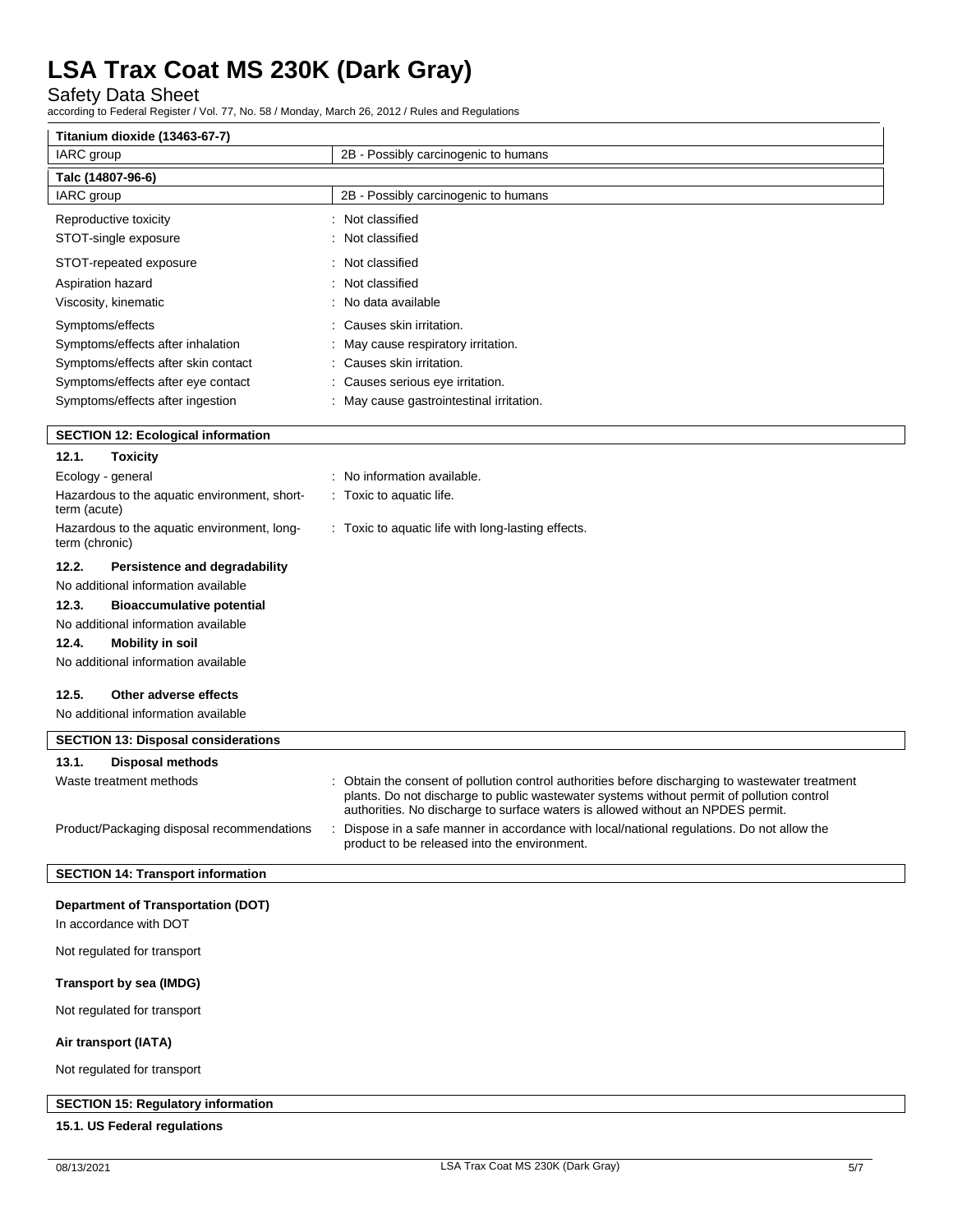# Safety Data Sheet

according to Federal Register / Vol. 77, No. 58 / Monday, March 26, 2012 / Rules and Regulations

# **LSA Trax Coat MS 230K (Dark Gray)**

All chemical substances in this product are listed as "Active" in the EPA (Environmental Protection Agency) "TSCA Inventory Notification (Active-Inactive) Requirements Rule" ("the Final Rule") of Feb. 2019, as amended Feb. 2021, or are otherwise exempt or regulated by other agencies such as FDA or FIFRA

| Classes<br><b>SARA</b><br>1010L<br>- הור<br>Hazard<br>$\mathbf{a}$<br>Section<br>.<br>17 J I | Clin<br>Health<br>hazaro<br>or Irritation<br>i corrosion<br>بنتكاث |
|----------------------------------------------------------------------------------------------|--------------------------------------------------------------------|
|----------------------------------------------------------------------------------------------|--------------------------------------------------------------------|

### **15.2. International regulations**

No additional information available

# **15.3. US State regulations**

WARNING: This product can expose you to Titanium dioxide, which is known to the State of California to cause cancer, and Ethylene glycol, which is known to the State of California to cause birth defects or other reproductive harm. For more information go to www.P65Warnings.ca.gov.

| Component                                 | Carcinogenicity | Developmental<br>toxicity | Reproductive<br>toxicity male | Reproductive<br>toxicity<br>female | No significant<br>risk level (NSRL) | <b>Maximum</b><br>allowable<br>dose level<br>(MADL) |
|-------------------------------------------|-----------------|---------------------------|-------------------------------|------------------------------------|-------------------------------------|-----------------------------------------------------|
| Titanium dioxide<br>$(13463 - 67 - 7)$    | X               |                           |                               |                                    | Not available                       |                                                     |
| Styrene (100-42-5)                        | Χ               |                           |                               |                                    |                                     |                                                     |
| Formaldehyde (50-00-<br>$\left( 0\right)$ | x               |                           |                               |                                    | $40 \mu g/day$                      |                                                     |
| Ethylene glycol (107-<br>$21-1)$          |                 | X                         |                               |                                    |                                     | 8700 µg/day<br>(oral)                               |

| Component                                      | State or local regulations                                                                                                                                                                                                         |  |  |  |
|------------------------------------------------|------------------------------------------------------------------------------------------------------------------------------------------------------------------------------------------------------------------------------------|--|--|--|
| Titanium dioxide (13463-67-7)                  | U.S. - New Jersey - Right to Know Hazardous Substance List; U.S. - Pennsylvania -<br>RTK (Right to Know) List; U.S. - Massachusetts - Right To Know List                                                                           |  |  |  |
| Ammonium hydroxide (1336-21-6)                 | U.S. - Massachusetts - Right To Know List; U.S. - New Jersey - Right to Know<br>Hazardous Substance List; U.S. - Pennsylvania - RTK (Right to Know) -<br>Environmental Hazard List; U.S. - Pennsylvania - RTK (Right to Know) List |  |  |  |
| Styrene (100-42-5)                             | U.S. - Massachusetts - Right To Know List; U.S. - New Jersey - Right to Know<br>Hazardous Substance List; U.S. - Pennsylvania - RTK (Right to Know) List                                                                           |  |  |  |
| Formaldehyde (50-00-0)                         | U.S. - New Jersey - Right to Know Hazardous Substance List; U.S. - Pennsylvania -<br>RTK (Right to Know) List; U.S. - Massachusetts - Right To Know List                                                                           |  |  |  |
| Ethylene glycol (107-21-1)                     | U.S. - Massachusetts - Right To Know List; U.S. - New Jersey - Right to Know<br>Hazardous Substance List; U.S. - Pennsylvania - RTK (Right to Know) -<br>Environmental Hazard List; U.S. - Pennsylvania - RTK (Right to Know) List |  |  |  |
| 1,2-Propylene glycol (57-55-6)                 | U.S. - New Jersey - Right to Know Hazardous Substance List; U.S. - Pennsylvania -<br>RTK (Right to Know) List                                                                                                                      |  |  |  |
| Talc (14807-96-6)                              | U.S. - New Jersey - Right to Know Hazardous Substance List; U.S. - Pennsylvania -<br>RTK (Right to Know) List; U.S. - Massachusetts - Right To Know List                                                                           |  |  |  |
| Dipropylene glycol (25265-71-8)                | U.S. - Pennsylvania - RTK (Right to Know) List                                                                                                                                                                                     |  |  |  |
| Carbonic acid, magnesium salt (1:1) (546-93-0) | U.S. - Massachusetts - Right To Know List; U.S. - Pennsylvania - RTK (Right to<br>Know) List                                                                                                                                       |  |  |  |
| Iron oxide (Fe2O3) (1309-37-1)                 | U.S. - Massachusetts - Right To Know List; U.S. - New Jersey - Right to Know<br>Hazardous Substance List; U.S. - Pennsylvania - RTK (Right to Know) List                                                                           |  |  |  |

#### **SECTION 16: Other information**

Other information  $\blacksquare$  : Author: JMM.